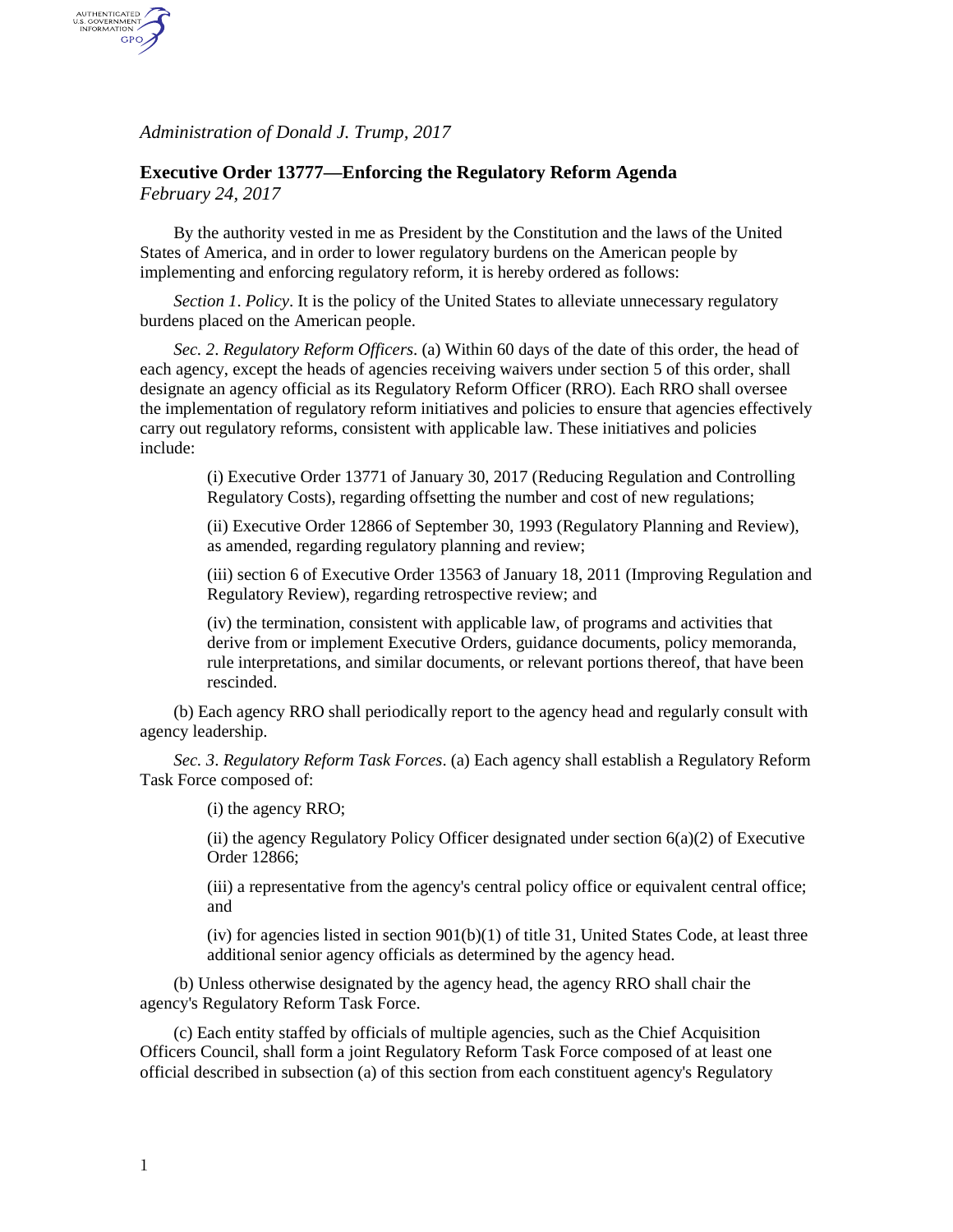Reform Task Force. Joint Regulatory Reform Task Forces shall implement this order in coordination with the Regulatory Reform Task Forces of their members' respective agencies.

(d) Each Regulatory Reform Task Force shall evaluate existing regulations (as defined in section 4 of Executive Order 13771) and make recommendations to the agency head regarding their repeal, replacement, or modification, consistent with applicable law. At a minimum, each Regulatory Reform Task Force shall attempt to identify regulations that:

(i) eliminate jobs, or inhibit job creation;

(ii) are outdated, unnecessary, or ineffective;

(iii) impose costs that exceed benefits;

(iv) create a serious inconsistency or otherwise interfere with regulatory reform initiatives and policies;

(v) are inconsistent with the requirements of section 515 of the Treasury and General Government Appropriations Act, 2001 (44 U.S.C. 3516 note), or the guidance issued pursuant to that provision, in particular those regulations that rely in whole or in part on data, information, or methods that are not publicly available or that are insufficiently transparent to meet the standard for reproducibility; or

(vi) derive from or implement Executive Orders or other Presidential directives that have been subsequently rescinded or substantially modified.

(e) In performing the evaluation described in subsection (d) of this section, each Regulatory Reform Task Force shall seek input and other assistance, as permitted by law, from entities significantly affected by Federal regulations, including State, local, and tribal governments, small businesses, consumers, non-governmental organizations, and trade associations.

(f) When implementing the regulatory offsets required by Executive Order 13771, each agency head should prioritize, to the extent permitted by law, those regulations that the agency's Regulatory Reform Task Force has identified as being outdated, unnecessary, or ineffective pursuant to subsection (d)(ii) of this section.

(g) Within 90 days of the date of this order, and on a schedule determined by the agency head thereafter, each Regulatory Reform Task Force shall provide a report to the agency head detailing the agency's progress toward the following goals:

> (i) improving implementation of regulatory reform initiatives and policies pursuant to section 2 of this order; and

(ii) identifying regulations for repeal, replacement, or modification.

*Sec. 4*. *Accountability*. Consistent with the policy set forth in section 1 of this order, each agency should measure its progress in performing the tasks outlined in section 3 of this order.

(a) Agencies listed in section 901(b)(1) of title 31, United States Code, shall incorporate in their annual performance plans (required under the Government Performance and Results Act, as amended (see 31 U.S.C. 1115(b))), performance indicators that measure progress toward the two goals listed in section  $3(g)$  of this order. Within 60 days of the date of this order, the Director of the Office of Management and Budget (Director) shall issue guidance regarding the implementation of this subsection. Such guidance may also address how agencies not otherwise covered under this subsection should be held accountable for compliance with this order.

(b) The head of each agency shall consider the progress toward the two goals listed in section 3(g) of this order in assessing the performance of the Regulatory Reform Task Force and,